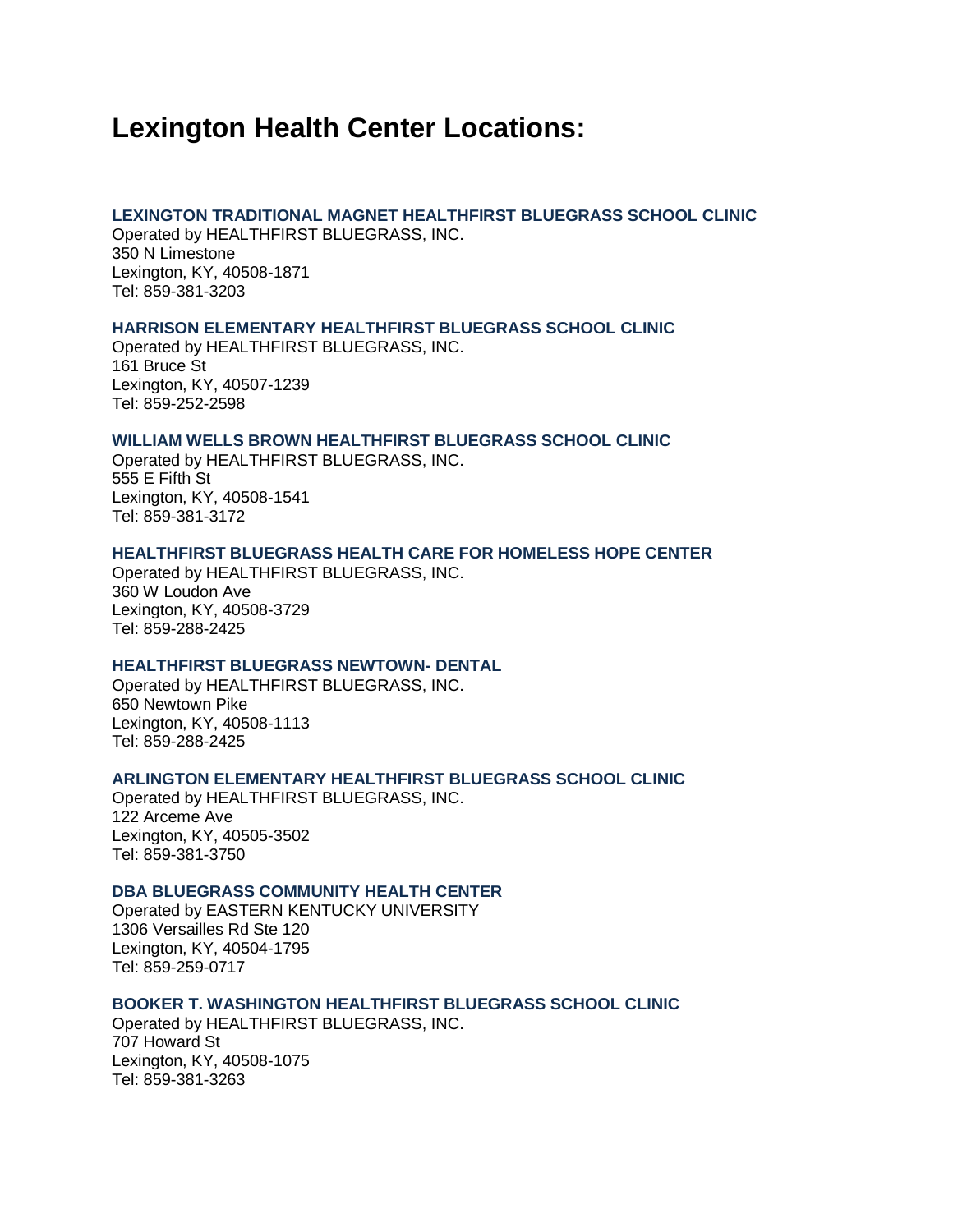## **HEALTHFIRST BLUEGRASS GOODWIN**

Operated by HEALTHFIRST BLUEGRASS, INC. 1060 Goodwin Dr Ste 110 Lexington, KY, 40505-3824 Tel: 859-288-2425

## **HEALTHFIRST BLUEGRASS BRYAN STATION**

Operated by HEALTHFIRST BLUEGRASS, INC. 1640 Bryan Station Rd Lexington, KY, 40505-2144 Tel: 859-288-2425

# **HEALTHFIRST HARRODSBURG**

Operated by HEALTHFIRST BLUEGRASS, INC. 1401 Harrodsburg Rd Ste B165 Lexington, KY, 40504-1726 Tel: 859-288-2425

#### **BRECKENRIDGE ELEMENTARY HEALTHFIRST BLUEGRASS SCHOOL CLINIC**

Operated by HEALTHFIRST BLUEGRASS, INC. 2101 Saint Mathilda Dr Lexington, KY, 40502-1127 Tel: 859-381-3273

### **HEALTHFIRST BLUEGRASS MOBILE 1 DENTAL CLINIC**

Operated by HEALTHFIRST BLUEGRASS, INC. 496 Southland Dr Lexington, KY, 40503-1827 Tel: 859-288-2417

## **HEALTHFIRST BLUEGRASS MOBLIE 2 DENTAL CLINIC**

Operated by HEALTHFIRST BLUEGRASS, INC. 496 Southland Dr Lexington, KY, 40503-1827 Tel: 859-288-2417

#### **HEALTHFIRST BLUEGRASS SOUTHLAND**

Operated by HEALTHFIRST BLUEGRASS, INC. 496 Southland Dr Lexington, KY, 40503-1827 Tel: 859-288-2425

## **CARDINAL VALLEY HEALTHFIRST BLUEGRASS SCHOOL CLINIC**

Operated by HEALTHFIRST BLUEGRASS, INC. 218 Mandalay Rd Lexington, KY, 40504-1333 Tel: 859-288-2824

### **MARY TODD ELEMENTARY HEALTHFIRST BLUEGRASS SCHOOL CLINIC**

Operated by HEALTHFIRST BLUEGRASS, INC. 551 Parkside Dr Lexington, KY, 40505-1726 Tel: 859-381-3512